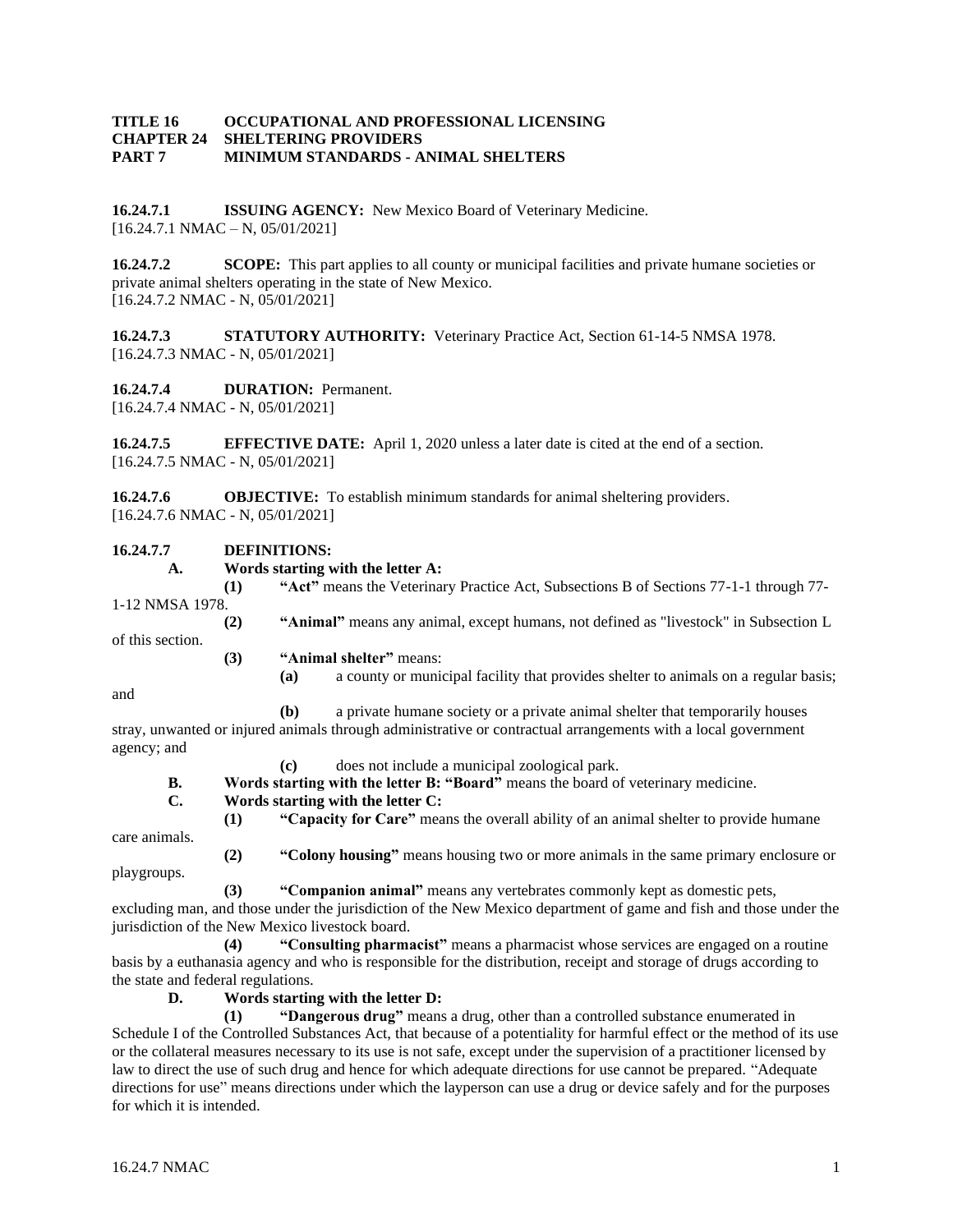**(2) "DEA"** means United States drug enforcement administration.

**(3) "Disposition"** means the adoption of an animal; return of an animal to the owner; release of an animal to a rescue organization; release of an animal to another animal shelter or to a rehabilitator licensed by the department of game and fish or the United States fish and wildlife service; or euthanasia of an animal.

**E. Words starting with E:**

**(1) "Emergency field euthanasia"** means the process defined by rule of the board to cause the death of an animal in an emergency situation when the safe and humane transport of the animal is not possible. **(2) "Enrichment"** means improving the environment and behavioral care for confined

animals.

**(3) "Euthanasia"** means to produce the humane death of an animal by standards deemed acceptable to the board as set forth in its rules.

**(4) "Euthanasia agency"** means a facility licensed by the board that provides shelter to animals on a regular basis, including a humane society or a public or private shelter facility that temporarily houses stray, unwanted or injured animals, and that performs euthanasia.

**(5) "Euthanasia drugs"** means non-narcotic schedule II or schedule III substances and chemicals as set forth in the Controlled Substances Act, Section 30-31-1 et. seq. NMSA 1978, that are used for the purposes of euthanasia and pre-euthanasia of animals.

**(6) "Euthanasia instructor"** means a euthanasia technician or a veterinarian certified by the board to instruct other individuals in euthanasia techniques.

**(7) "Euthanasia technician"** means a person licensed by the board to euthanize animals for a euthanasia agency.

**(8) "Exotic"** means any vertebrate animals, excluding man, wild animals, livestock and companion animals.<br> $\mathbf{F}$ .  $\mathbf{W}$ 

**F. Words starting with F: "FDA"** means United States food and drug administration.

**G. Words staring with G: "Group Housing"** means housing two or more animals in the same primary enclosure or playgroups.

**H. Words starting with H: "Humanely"** means actions marked by compassion, sympathy or consideration, especially for the prevention of the suffering of the animal.

**I. Words starting with I**: **"Isolation"** means to separate apart from others.

- **J. Words starting with J:** [Reserved]
- **K. Words starting with K:** [Reserved]

**L. Words starting with L: "Livestock"** means all domestic or domesticated animals that are used or raised on a farm or ranch and exotic animals in captivity and includes horses, asses, mules, cattle, sheep, goats, swine, bison, poultry, ostriches, emus, rheas, camelids and farmed cervidae but does not include canine or feline animals.

**M. Words starting with M:** [Reserved]

**N. Words starting with N: "Non-livestock"** means any animal not covered under the definition of livestock in Subsection L of Section 77-1B-2 NMSA 1978.

**O. Words starting with O:** [Reserved]

**P. Words starting with P:**

(1) **"Personal protective equipment"** means items such as gloves, eye protection, gowns, and boots that protect a person from exposure to chemical or biological agents.

(2) **"Potable water"** means clean, fresh water that is suitable for drinking.

(3) **"Primary enclosure"** means an animal enclosure in which the animal normally eats, eliminates, rests, and sleeps.

**Q. Words starting with Q: "Quarantine"** means restriction of activity, enforced isolation. As defined by the New Mexico Department of Health Act 7.4.2.7.Q.quarantine means the strict containment of all animals specified in the order of the district health officer upon the private premises of the owner, or under restraint by leash, or within a closed cage or paddock and shall include other measures ordered by the district health officer to control the spread of rabies.

**R. Words starting with R: "Rescue organization"** means an organization that rescues animals and is not involved in the breeding of animals.

**S. Words starting with S:**

**(1) "Sharps"** means any discarded article that may cause punctures or cuts. Such wastes may include, but are not limited to needles, scalpel blades, glass slides, glassware, suture needles and trocars.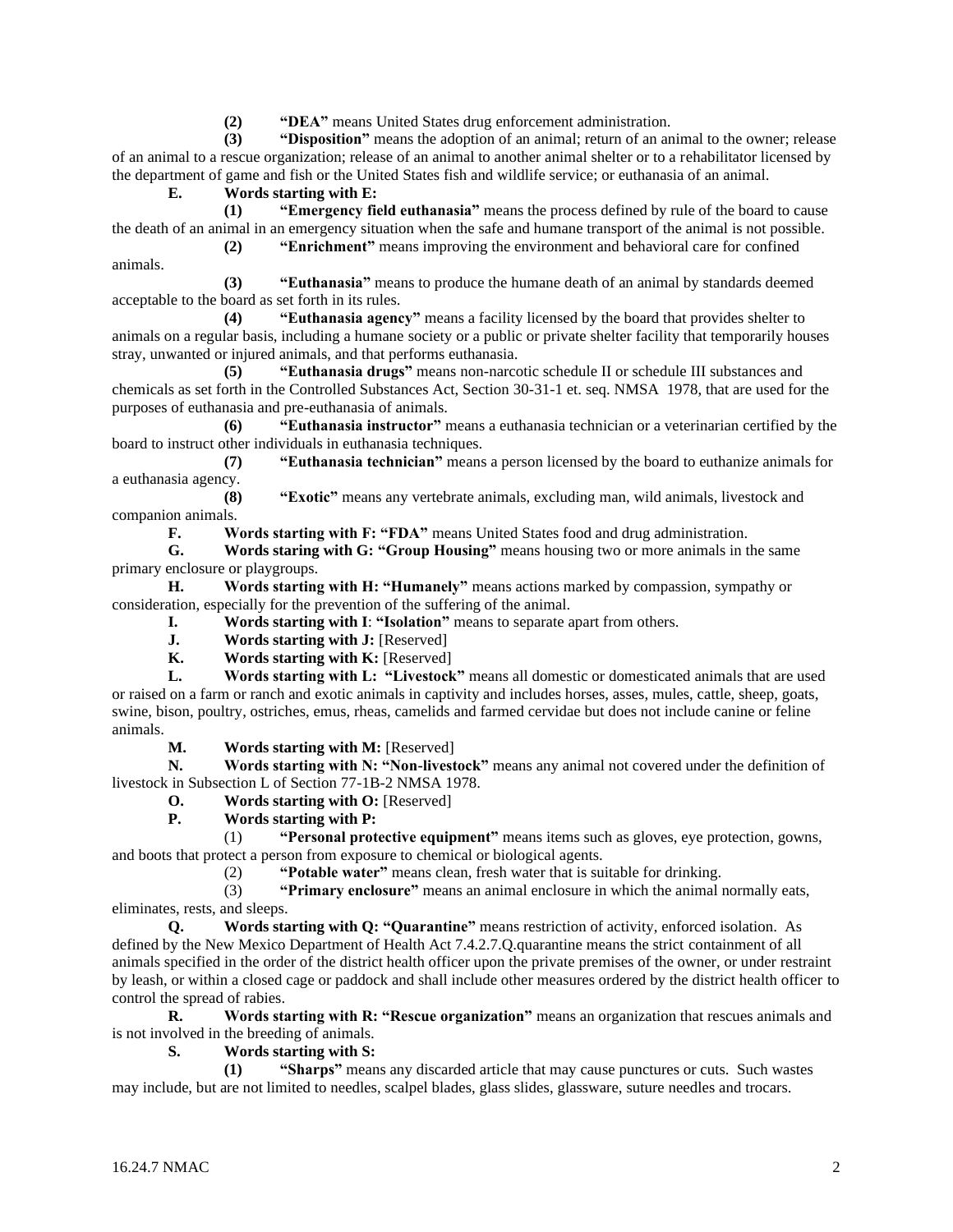**(2) "Spot-cleaning"** means using cleaning solution and a paper towel or rag to remove any smudges or contaminants in lieu of total disinfection.

**(3) "Supervising veterinarian"** means a person who is a New Mexico-licensed veterinarian, who holds both a valid New Mexico controlled substance license and a valid federal drug enforcement agency license and who approves the drug protocols and the procurement and administration of all pharmaceuticals at a euthanasia agency.

- **T. Words starting with T:** [Reserved]
- **U. Words starting with U:** [Reserved]
- **V. Words starting with V:**
	- **(1) "Ventilation"** means the circulation of air; a system or means of providing fresh air.

**(2) "Veterinarian"** means a person who is licensed as a doctor of veterinary medicine by the board of veterinary medicine pursuant to the Veterinary Practice Act, Section 61-14-1 et. seq. NMSA 1978.

**(3) "Veterinary facility**" means any building, mobile unit, vehicle or other location where services included within the practice of veterinary medicine are provided.

**W. Words starting with W: "Wild animal"** means any vertebrate animals under the jurisdiction of the New Mexico game and fish department.

- **X. Words starting with X:** [Reserved]
- **Y. Words starting with Y:** [Reserved]
- **Z. Words starting with Z:** [Reserved]

[16.24.1.7 NMAC - N, 7/1/2018; A, 05/01/2021]

[16.24.7.7 NMAC - N, 05/01/2021]

### **16.24.7.8 SHELTERING CAPACITY STANDARDS:**

**A.** The delivery of sheltering services shall be provided in a competent and humane matter.

**B.** Sheltering services shall be performed in a manner ensuring the health and well-being of animals while in the care of sheltering providers. The recommended standard of care is 15 minutes per animal per day.

**C.** Sheltering providers shall practice active population management within the balance of decisions and practices that support the overall population of the shelter.

[16.24.7.8 NMAC - N, 05/01/2021]

**16.24.7.9 PREMISES - STRUCTURAL:** All exterior structures and fencing should:

- **A.** be constructed of building materials that will ensure a sound physical structure;
- **B.** be maintained in good repair;<br>**C.** protect animals from injury an
- protect animals from injury and ensure containment within shelter;
- **D.** prevent the entry of outside animals and unauthorized persons;
- **E.** include four solid walls for animal weather protection
- **F.** include fencing sufficiently constructed to prevent animals from jumping, climbing or digging to

escape.

[16.24.7.9 NMAC - N, 05/01/2021]

### **16.24.7.10 FACILITY STANDARDS:**

**A.** Animal housing areas should be physically apart from areas where food and drink for human consumption are prepared, served or stored.

**B.** Interior building surfaces should be constructed and maintained to be water resistant to moisture and easily cleaned.

**C.** Animal food storage and equipment cleaning areas should be physically apart from animal housing.

**D.** Reliable, adequate electric power or gas should be provided for lighting, air circulation, heating, and cooling.

**E.** Reliable and adequate potable water shall be provided. Back flow preventers may be installed on any threaded faucets with attached hoses for the purpose of cleaning the facility, or on the main water line serving the facility.

**F.** Noise control should be considered for the well being of animals as well as visitors. Noise mitigation may include:

**(1)** Housing cats away from the sound of dogs.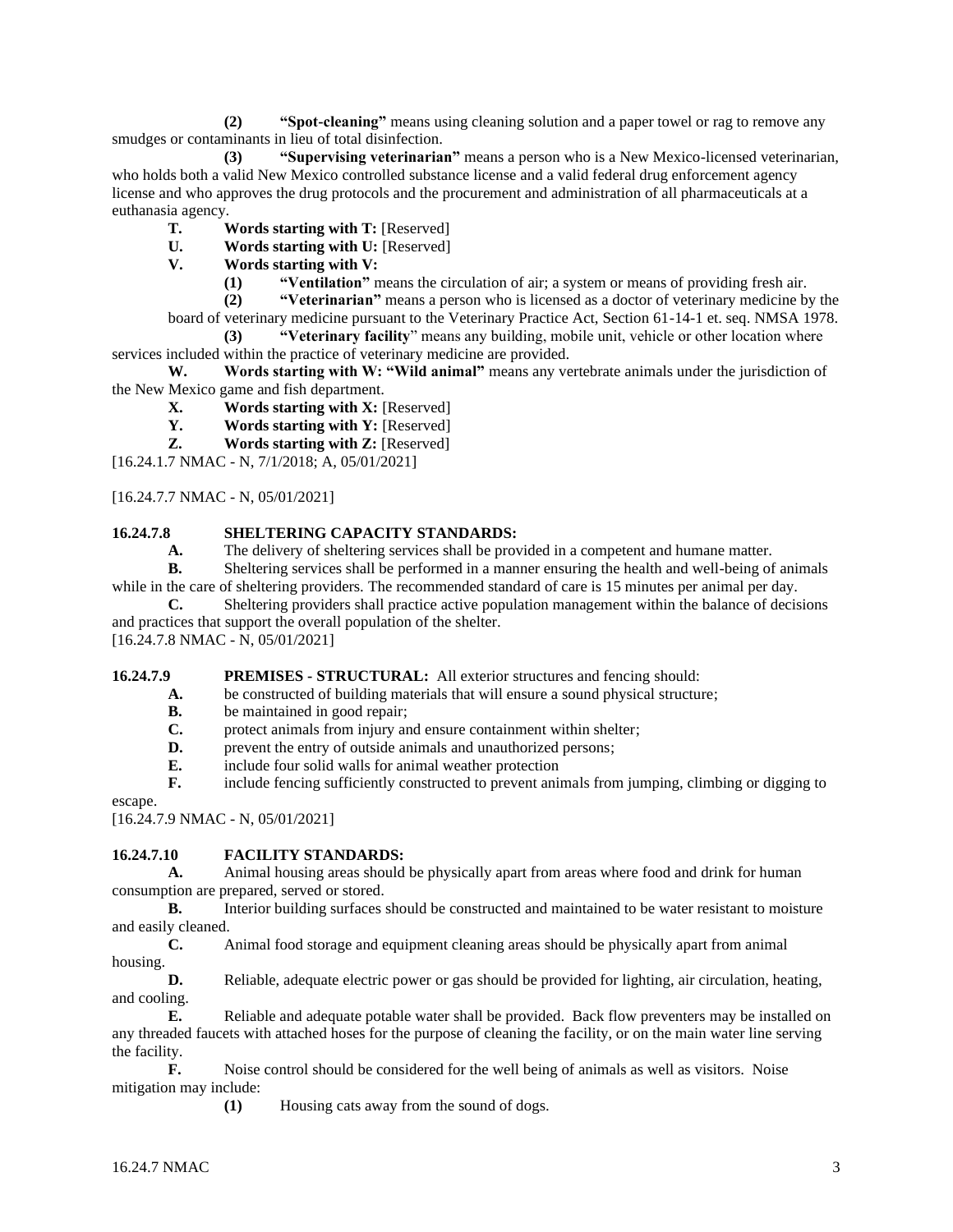- **(2)** Facility modifications to minimize or contain barking.
- **(3)** Training staff to minimize slamming doors.
- **(4)** Using music to reduce animal stress.

**G.** Readily accessible washrooms or sinks should be provided to maintain personal hygiene of animal caretakers.

**(1)** A two-compartment sink in good repair should be provided for washing and sanitizing equipment used for animal care and feeding.

**(2)** A tub or low-pressure hose should be available to wash any animal that becomes soiled to avoid the use of high-pressure hoses for cleaning animals.

**H.** Indoor housing for animals shall be sufficiently heated or cooled to protect animals from extreme temperatures. The ambient temperature shall be consistent with the requirements of the specific species.

**I.** Indoor housing for animals should be adequately ventilated with fresh air to minimize odors and moisture and to provide for the health of the animals.

**J.** Water supply should allow for hose hook up to readily reach all parts of animal housing. Water pressure shall be adequate for cleaning of animal housing areas.

**K.** A suitable method to rapidly eliminate excess water from animal housing areas should be provided. Drains shall be property constructed and maintained in good repair. If closed drainage systems are used, wastewater shall be disposed of by connection to a sanitary sewer or approved sewage disposal system. [16.24.7.10 NMAC - N, 05/01/2021]

# **16.24.7.11 ANIMAL ENCLOSURE AND HOUSING STANDARDS:**

**A.** General Indoor Enclosures.

**(1)** Primary enclosures shall provide sufficient space to allow each animal to make normal postural adjustments to:

- **(a)** Turn freely.
- **(b)** Easily stand.
- **(c)** Sit.
- **(d)** Stretch.
- **(e)** Move their head without touching the top or sides of the enclosure.
- **(f)** Lie in a comfortable position with limbs extended.

**(g)** Move about and assume a comfortable posture for feeding, drinking, urinating,

and defecating.

**(h)** Dogs and cats shall be able to hold their tails erect when in a normal standing

position.

**(2)** Primary enclosures may allow animals to be able to see out while avoiding visual contact.

**(3)** Animals housed shall be confined to a primary enclosure at all times unless under the direct supervision of shelter personnel or a designee.

**(4)** Primary enclosures shall be structurally sound and maintained in good repair and sanitary condition to protect the animals from injury and disease.

**(a)** Primary enclosures shall be constructed and maintained to enable the animals to remain dry and clean and to provide convenient access to food and clean water.

**(b)** Latches shall be secure and in good working order so that animals cannot

escape.

**(5)** Floors of primary enclosures shall be constructed to prevent injury to animals, ensure adequate draining and prevent pooling of fluids. Wire mesh or slatted floors in cages shall not be used.

- **(6)** Guillotine or doors separating two enclosure section shall be in working order.
- **(7)** Animals shall not be able to escape from their primary enclosure.

**(8)** When housing aggressive, under quarantine or protective custody animals, condition of all enclosures shall be monitored daily with various types of locks considered.

**(9)** Primary enclosures may house one animal; if compatible, two altered animals per enclosure with the exceptions of litters housed with their dams or colony housing. Animals shall not be randomly housed in groups. Animals that fight shall not be grouped with other animals.

**(10)** Isolation areas shall be provided for animals with infectious diseases. Ten percent of the total housing may be designated for this purpose. The isolation housing should be double-sided to facilitate cleaning without removing the animal. Handwashing stations should be available at all isolation areas. Isolation areas should have separate cleaning tools personal protective equipment.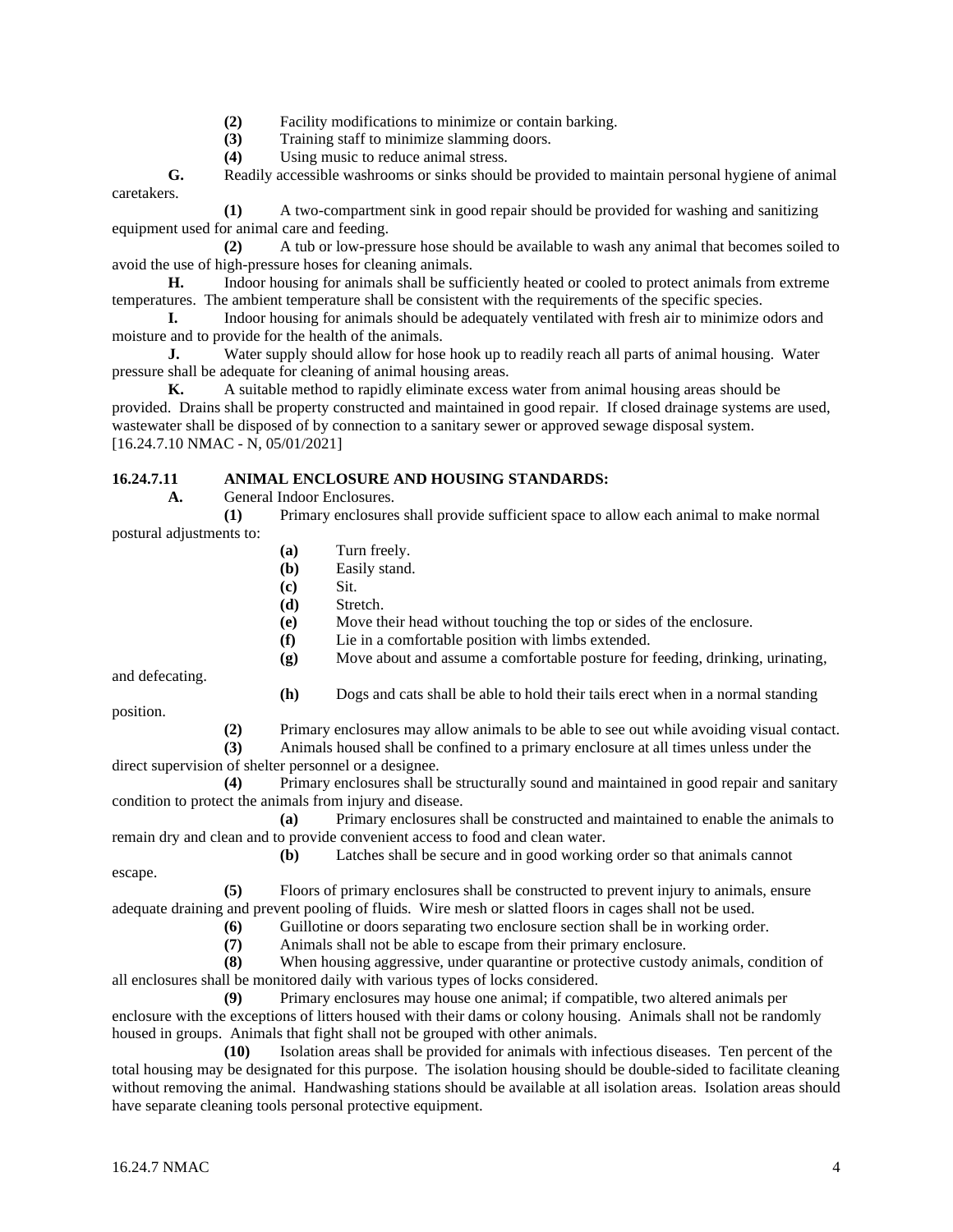**(11)** Dogs shall not be tethered except in the short term to facilitate cleaning primary enclosure or in the event of a fire or flood emergency. In emergency situations, short term tethering of dogs shall be used only until transport to another facility can be made. The safety of the dog shall be ensured while tethered. Cats shall not be tethered.

**(12)** Animals placed in crates or carriers, even for a short time, shall have ample space to stand up, turn around and lie down. Crates and carriers shall be disinfected and dried after each use and before another animal is placed in the crate or carrier. Crates and carriers may not be used as primary enclosures.

**B.** Outdoor Primary Enclosures. It is not recommended that primary enclosures be exclusively outdoors and not for very young, old, sick, or injured animals.

**(1)** Structurally sound, weatherproof enclosures should be made accessible to animals housed exclusively outdoors. Water resistant and windproof structure of suitable size shall be provided so animals stay warm and dry during cold weather; shaded and cool during hot weather. The structure may have a water-resistant door covering or offset doorway to minimize drafts, provide proper ventilation and made of durable materials with the floor raised off the ground to prevent water entry.

**(2)** A shaded area should be provided to all animals housed in an outdoor primary enclosure. An animal shall be able to rest in the shade, outside of the interior structure, but within the fencing or run.

**(3)** Sufficient clean, absorbent bedding material in addition to other means of protection from weather should be provided for the health and safety of the animals and may prevent strong orders from forming if replaced regularly.

**(4)** Floors of outdoor enclosures may be constructed of gravel, sand or soil; a solid material such as concrete is preferable. It is not possible to sanitize or disinfect gravel, sand or soil.

**C.** Enclosure Requirements for Cats

**(1)** Cats shall be able to assume normal postures in primary enclosures. Space should be large enough to accommodate bedding, food and water dishes and a litter box. When there is more than one cat occupying a cage, additional floor and vertical space should be provided.

**(2)** Primary enclosures should be made of stainless steel, fiberglass, or other impervious material that is water-resistant and can be cleaned and sanitized. Chicken wire, barbed wire and wood shall not be used.

**(3)** Feral cat boxes, which allow for hiding places within the cage, reduce stress for all cats.

**(4)** Cats should be housed in a separate building or in a separate room far removed from rooms containing dog runs.

D**.** Enclosure Requirements for Dogs. Dogs shall be able to assume normal postures and engage in normal behaviors playing and moving freely without encountering another dog. Space should be large enough to accommodate bedding, food and water bowls.

**(1)** Enclosure height should be a minimum of one and one-half times the height of the dog at the shoulder.

**(2)** Floors in dog runs may slope to drain liquid out of runs to prevent pooling or puddling in runs or walkways. Slope may be one-quarter to one-half inch per linear foot.

**(3)** To prevent water and waste material from flowing from run to run, there should be solid walls between dog runs. Height of walls should be sufficient to prevent nose-to-nose contact of dogs between runs.

**(4)** Fencing or other materials that allow for airflow should be used, horizontally and vertically, above the solid walls providing a protective barrier at least six feet high between runs to prevent dogs from jumping over.

**(5)** All solid surfaces of dog runs should be constructed of water-resistant concrete, stone, cement block, brick, metal, or non-porous synthetic material which can be cleaned and sanitized. Sealed floors can be cleaned and disinfected most effectively. Fencing materials may be water resistant which can be easily cleaned and sanitized. Fencing materials shall be gauged and spaced to avoid escape by or injury to dogs. Chicken wire, barbed wire and wood shall not be used.

**(6)** If more than one dog occupies the same primary enclosure, additional floor and vertical space should be provided.

E**.** Enclosure Requirements for Other Species. Species other than dogs and cats shall have special requirements for housing and care.

**(1)** Stray livestock. The New Mexico Livestock Board shall be contacted to help facilitate the identification and ownership.

**(2)** Exotic animals. A veterinarian or someone with expertise in handling and caring for the species may be contacted for guidance.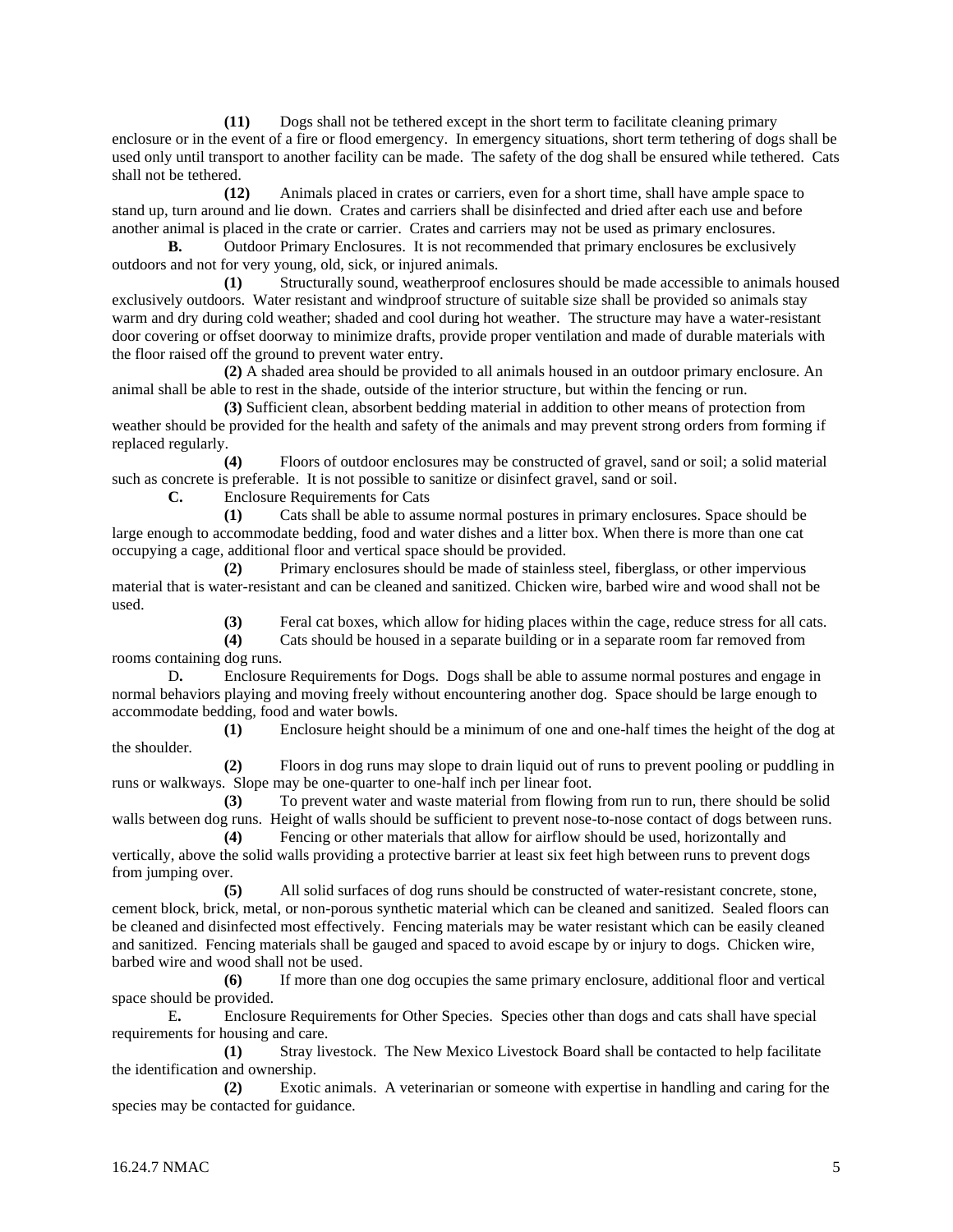- **(3)** Wild animals. The appropriate agency shall be contacted to take possession of the
	- **(a)** Wild birds. The U.S. Fish and Wildlife Service shall be contacted.
	- **(b)** For any other wild animals, N.M. Department of Game and Fish shall be

contacted.

animal.

F**.** Foster Housing Standards.

**(1)** Potential foster homes should go through an application process with background checks and home inspections.

**(2)** Guidelines addressing the following may be established:

- **(a)** Vaccination and altered status of foster home animals.
- **(b)** Maximum number of animals allowed.
- **(c)** Housing and care standards.
- **(d)** Maximum length of foster stay.

**(3)** Foster parents should be trained or educated on standards of care and potential health and wellness issues; emergency contact information may be provided.

**(4)** Care capacity within foster home should be considered before sending animals into the

homes.

dog.

**(5)** Foster animals should be altered and have current vaccinations unless under the care of a veterinarian.

**(6)** Tag or microchip identification for foster animals should be provided to foster homes. **F.** Colony/Group Housing Standards - Dogs. Dogs housed in the same primary enclosure may be maintained in compatible groups with the following restrictions:

**(1)** Primary enclosures may house one, or two, altered compatible dogs per enclosure. Litters should be housed with their dams.

**(2)** A female dog in season shall not be housed in the same primary enclosure with a male

**(3)** An unaltered male dog shall not be housed in the same primary enclosure with an unaltered female other than under breeding age litter mates.

**(4)** An aggressive dog shall be housed individually in a primary enclosure; for protection of shelter personnel the enclosure shall be marked accordingly.

**(5)** Nursing mothers and their puppies should be removed from other animals. Removal will allow privacy, protection from unwanted intrusion and noise, alleviates fear/aggression, and to promote general well-being.

**(6)** Dogs shall not be housed in the same primary enclosure as cats.

**(7)** Dogs shall not be housed in the same primary enclosure with any other species of

animals. **G.** Colony/Group Housing Standards – Cats. When housing cats in colony rooms, the following guidelines should be followed:

**(1)** Cats should have at least 18 square feet of floor space per cat to maintain a distance of three to ten feet between cats; non-inclusive of perches or walkways. In temperate climates, can include outdoor access with 24-hour access to indoors.

**(2)** Cats with unknown vaccination history should be evaluated for health and behavior, vaccinated, isolated, and observed for at least 24 hours before being placed in cat colony rooms.

**(3)** Unsterilized males shall be separated from females. A female in season shall not be housed in the same primary enclosure as a male.

**(4)** Nursing mothers and their kittens should not be housed with other cats.

**(5)** One 12" x 8" cat litter pan for every three cats or five kittens should be provided.

**(6)** Water and dry food should be available at all times.

**(7)** Colony rooms may be equipped with shelves, resting boxes and hiding boxes.

**(8)** Stainless steel, fiberglass or other materials that are water resistant and can be cleaned and sanitized should be used. Wood shall not be used.

**(9)** Any cat exhibiting aggressive behavior shall be housed individually in its primary enclosure; for the protection of shelter personnel the enclosure should be marked accordingly. [16.24.7.11 NMAC - N, 05/01/2021]

## **16.24.7.12 SANITATION STANDARDS:**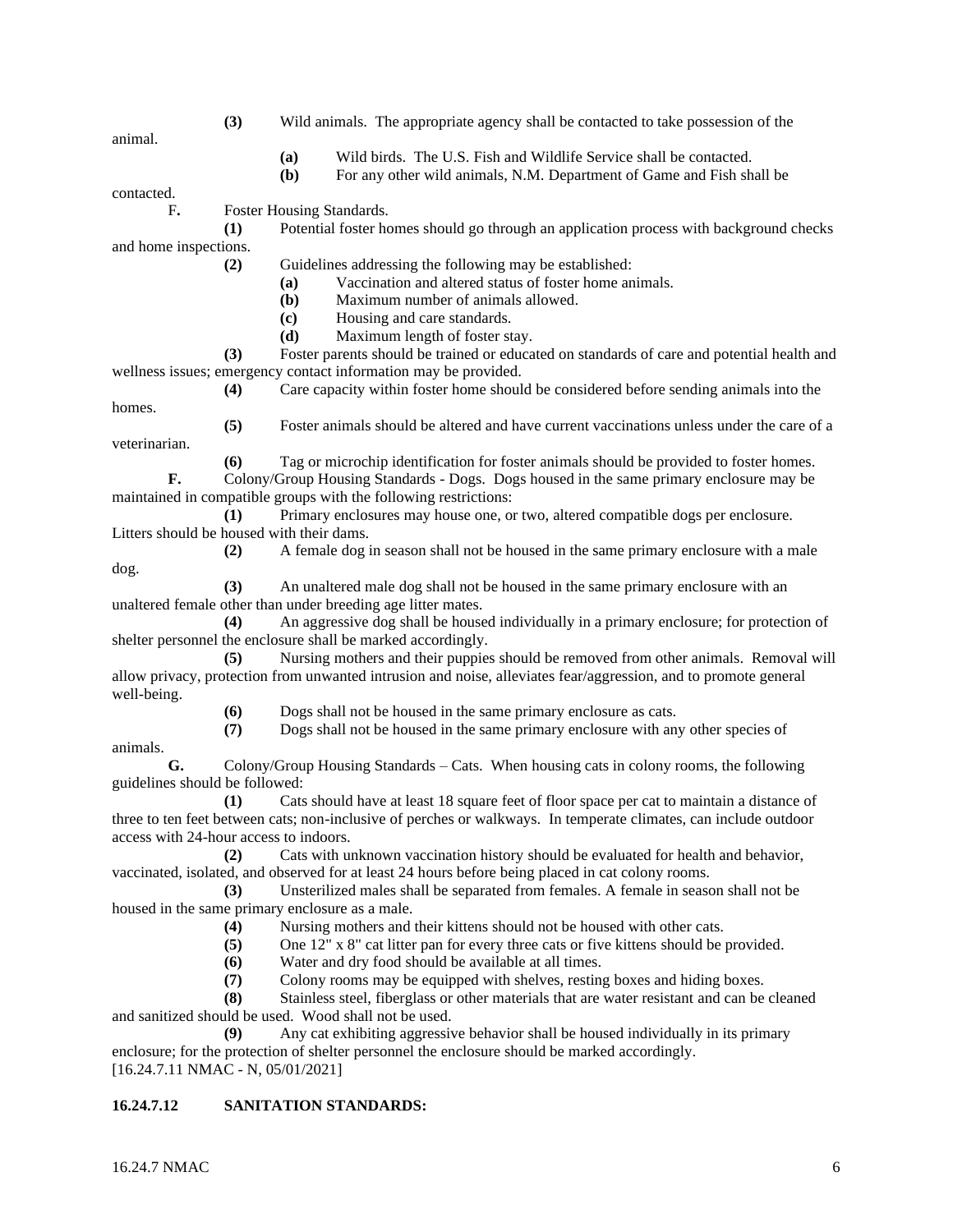**A.** Written sanitation protocols shall be developed to provide consistent and thorough sanitation of the facilities. Protocols may be reviewed periodically in consultation with a veterinarian. Protocols may be updated for best practices. During an outbreak, sanitation protocols should be revised as needed to address specific pathogens.

**B.** Animal housing units or kennels shall be cleaned once daily at minimum and shall be thoroughly cleaned and disinfected once an animal no longer occupies the unit or kennel.

**C.** Animal waste shall be removed from primary enclosures daily or more often to prevent contamination of animals and to reduce disease hazards and odors. Waste shall be disposed of in accordance with local ordinance.

**D.** Cages, kennels, containers, equipment, and other items shall be cleaned at least once daily to maintain sanitary conditions.

**E.** Kennels and cages shall not be hosed down while animals are inside the kennels and cages.

**F.** To minimize stress for an animal remaining in an enclosure, spot cleaning may be used as

appropriate. The enclosure shall be thoroughly cleaned and disinfected once an animal leaves an enclosure. **G.** Cleaning may be carried out in the following order: from first to last to minimize the spread of disease.

**(1)** Healthy puppies and kittens; healthy, nursing bitches and queens.

**(2)** Healthy adult animals.

**(3)** Unhealthy animals.

**H.** To minimize the spread of disease, water and food containers and all other utensils shall be cleaned and sanitized using generally accepted methods such as the use of heat and chemical sanitizing solution. Containers shall be cleaned and sanitized as often as necessary to maintain sanitary conditions; food pans and bowls shall be cleaned between each use. If sinks are the method for cleaning, water and food pans or bowls shall be soaked and washed separately from litter pans with water and disinfectant changed between water and food pans or bowls and litter pans.

**I.** Product manufacturer instructions shall be followed precisely when cleaning, sanitizing and disinfecting. Chemicals shall not be mixed. Pine products and fumes are extremely toxic to cats and birds and shall not be used near them or to clean cat enclosures, pans, bowls etc.

**J.** Mopping should be avoided to reduce the spread of pathogens. If hosing is not possible and mopping must be used, disinfectant solution shall not be used from one housing area to another.

**K.** Water and food pans or bowls may be made of metal or be disposable. Plastic should not be used because it may be chewed and ingested and may retain contaminants.

**L.** Litter boxes shall be provided for cats in their primary enclosures with soiled litter disposed of on an as needed basis, a minimum of once a day. Litter boxes may be disposable or reusable if they are cleaned daily and sanitized before used by another cat. The use of plastic litter boxes is not recommended because they cannot be sufficiently disinfected and may be a source of disease.

**M.** Animal and food waste, soiled bedding, debris, and other organic waste should be stored in closed containers and disposed of on an as needed basis to avoid vermin infestation, odors, disease, and nuisances. Waste should be removed at least weekly from the facility. All reusable trash containers should be regularly sanitized and disinfected. All clothing and bedding shall be laundered and thoroughly dried before reuse.

**N.** To maintain sanitary conditions, pens and runs with absorbent or loose flooring i.e., sand, gravel or soil soiled with urine and/or fecal matter shall have such materials replaced as necessary. These types of organic materials cannot be sanitized or disinfected when the surface is muddy, water puddled or when odors and vermin are present.

**O.** Buildings and grounds shall be kept clean, in good repair and free of trash.

**P.** Weeds may be mowed or cut down where animals are kept or exercised.

**Q.** An effective program shall be maintained for the control of insects, fleas, avian, and mammalian pests.

**R.** Opened food supplies should be stored separately in closed waterproof containers. Unopened supplies of food should be stored off of the floor and adequately protected against contamination or infestation by vermin.

**S.** Animal bedding should be stored off of the floor and adequately protected against contamination or infestation.

**T.** Dead animals shall be stored and disposed of in strict compliance with state laws and local ordinances to avoid disease hazard or nuisance.

[16.24.7.12 NMAC - N, 05/01/2021]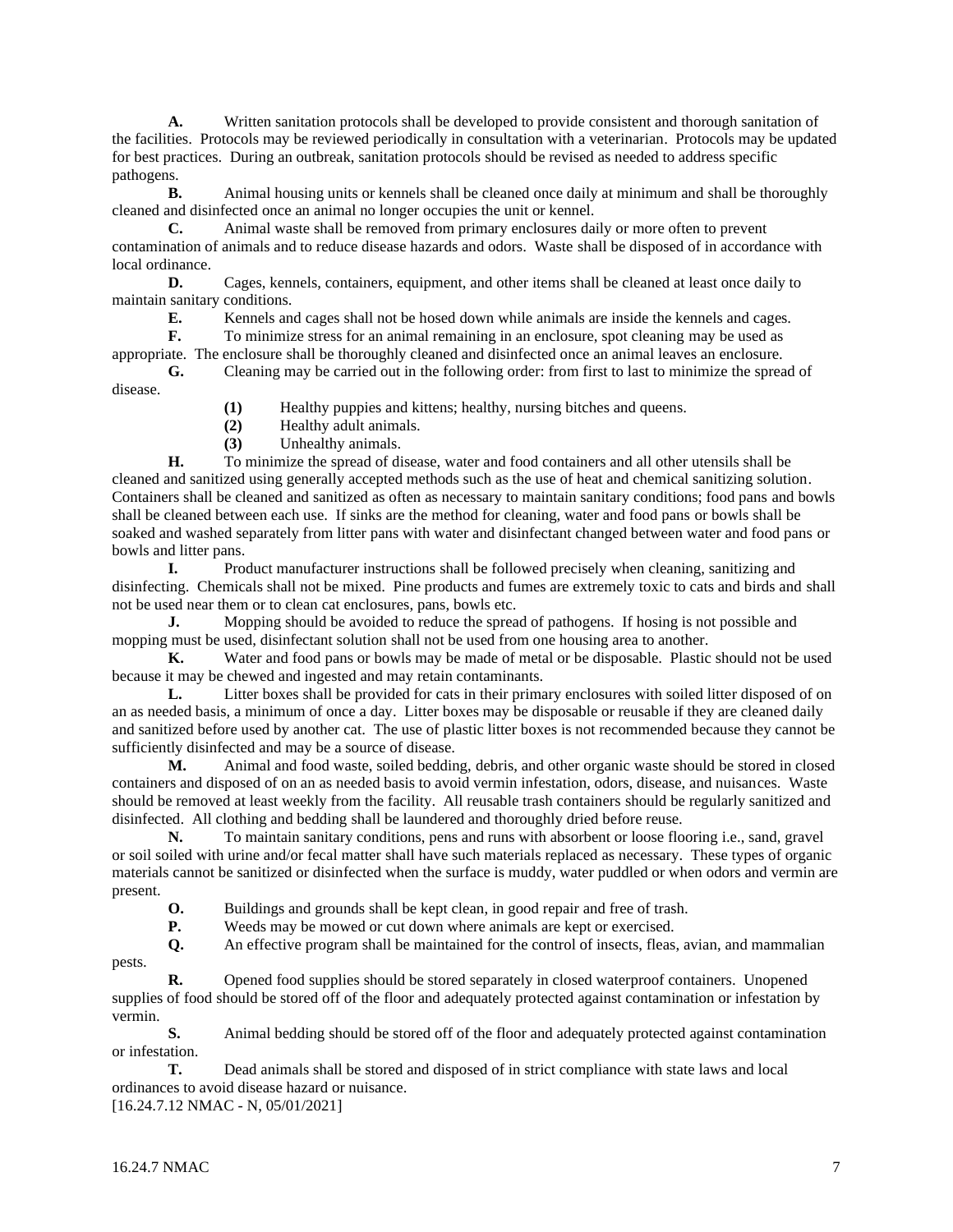# **16.24.7.13 ANIMAL CARE AND HANDLING STANDARDS:**

**A.** Food and Water

**(1)** Animals should be fed twice daily except in cases of veterinary treatment or malnutrition. The food shall be free of contamination, palatable and of sufficient quality and nutritive value to meet normal daily requirements for the condition, size and age of the animal. Refrigeration should be provided for perishable food.

**(2)** Uneaten food shall be discarded after 24 hours. Food offered to an animal remaining uneaten shall not be fed to other animals.

**(3)** Care shall be taken not to underfeed or overfeed animals.

**(4)** Special consideration regarding types of food and frequency of feeding shall be given to puppies, kittens, older animals, and nursing dams.

**(5)** Malnourished or emaciated animals may need an increased food intake; introduction of food shall be regulated and increased gradually preferably with veterinary guidance.

**(6)** Animals shall be provided potable water at all times.<br>**(7)** Food and water containers shall be accessible and loc

**(7)** Food and water containers shall be accessible and located to minimize contamination by excrement or other material. Food and water containers shall be cleaned daily; disposable food containers may be used only if discarded after each use.

**(8)** Food and water containers should be of a size to ensure accessibility based on the size of the animal.

**(9)** Spoiled, moldy food or food contaminated with feces, droppings or insects shall never be used. Food left in food bowls from the previous day shall be disposed of, disposable bowls discarded and nondisposable bowls cleaned.

**B.** Enrichment

**(1)** Enrichment means improving the environment and behavioral care for confined animals. Enrichment reduces stress and improves well-being by providing physical and mental stimulation and encouraging species-typical behaviors. Enrichment shall not be considered optional.

**(2)** If the recommended space requirements for dogs cannot be met due to shelter configuration, dogs may be exercised twice daily. For dogs requiring an opportunity to exercise, a written plan may be on file with each exercise session noted.

**(3)** Behavioral health and care of each animal as well as the conditions experienced by the entire population shall be a consideration of the shelter.

**C.** Quarantine and Isolation

**(1)** Animals that have bitten a human shall be quarantined pursuant to New Mexico State Law, local municipal or county ordinances.

**(2)** A veterinarian should be consulted.

**(3)** Animals under quarantine for observation of rabies symptoms after a bite incident shall be physically separated from all other animals and shall never be housed with animals under treatment for a communicable disease.

**(4)** Quarantine areas may have a separate ventilation system and should only be accessible to shelter personnel or owners accompanied by shelter personnel.

**(5)** Animals diagnosed and/or under treatment for a communicable disease should be isolated from healthy animals to minimize spread of disease. Areas may have a separate ventilation system. If isolation is impossible or inadequate to control the spread of pathogens, shelter shall weigh consequences of exposure to general population and the alternative, euthanasia.

**D.** Other Care Considerations

**(1)** Shelter animals shall always be handled safely and humanely to prevent injury, distress and spread of disease both to animals and personnel.

**(2)** Adequate animal handling equipment such as transfer cages, nets, catch poles, syringe poles shall be available, kept clean and in good repair to ensure the safety of personnel and animals.

**(3)** Shelter personnel should be trained in current humane and sanitary animal handling techniques.

**(4)** Long term confinement, including feral and aggressive animals, who cannot be provided with basic care, daily enrichment and exercise without inducing stress shall not be considered.

**(5)** The minimal amount of physical restraint needed without injury to people or animals shall be used.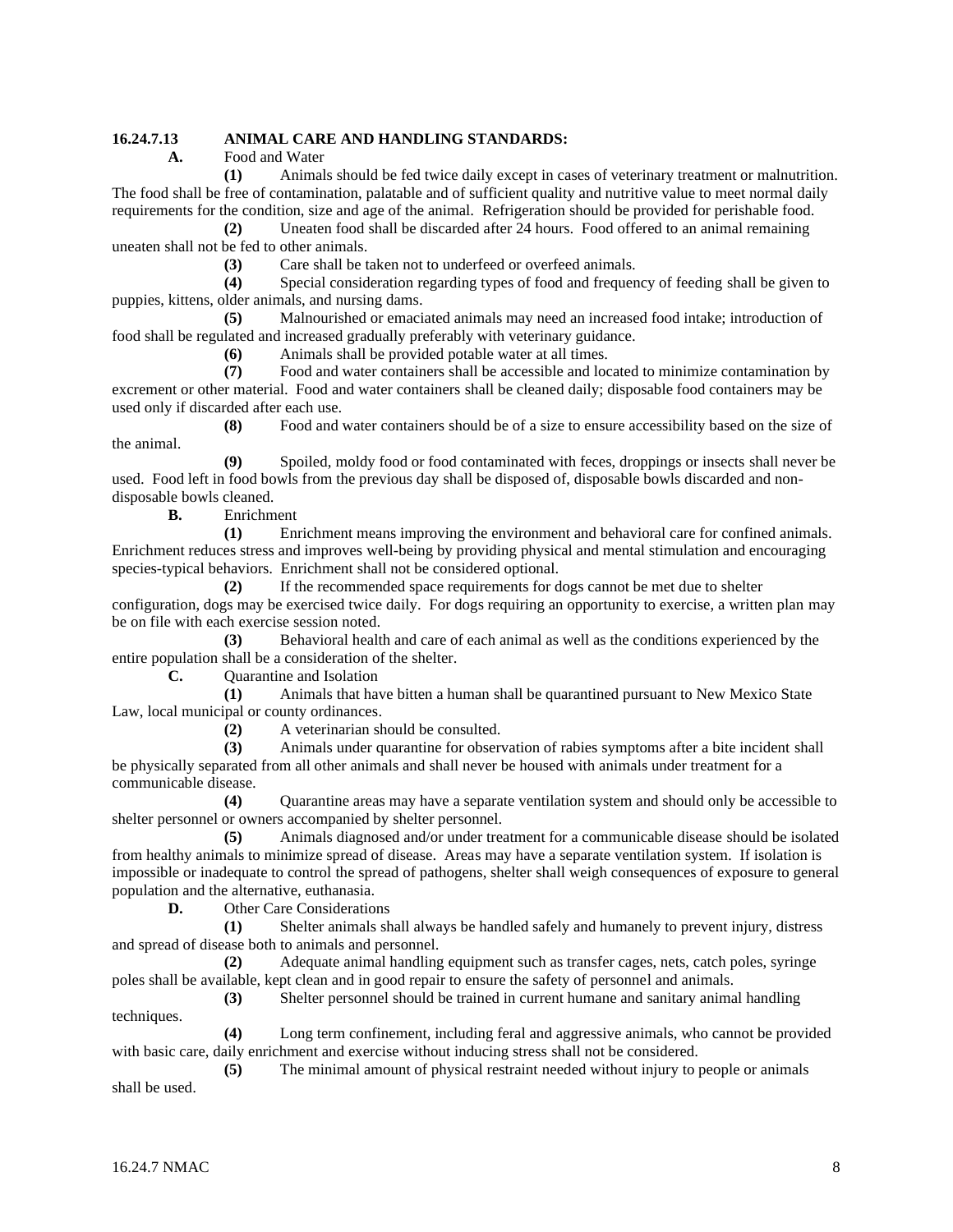**(6)** The use of catch poles for routine restraint of cats, including carrying or lifting, is inhumane and poses significant risk of injury to the animal and shall not be used. Humane traps, boxes or nets designed for restraint shall be used for handling fractious cats or cats who appear to be unaccustomed to handling.

**(7)** When cats are moved from one location to another, it is recommended to cover the carrier with a towel or sheet to reduce stress and susceptibility to disease.

**(8)** Cats should be provided with clean bedding in each cage. Bedding shall be replaced when soiled or wet and when a new animal is introduced to the enclosure.

**(9)** Bedding or platforms may be provided to dogs on an as needed basis. Clean bedding should be provided to old, young, ill, or injured dogs. Bedding shall be replaced when soiled or wet and when a new animal is introduced to the enclosure. Only single layer bedding should be used for puppies and kittens to prevent accidental suffocation.

**(10)** Nursing dams may be provided with a whelping box. If a shelter is unable to provide a whelping box, the shelter shall ensure nursing dams have adequate bedding, warmth and cleanliness. Bedding shall be provided in the whelping box and replaced when soiled or wet.

**(11)** Nursing mothers and their babies should be removed from other animals to allow for privacy, protect them from unwanted intrusion and noise, to alleviate fear/aggression, and to promote their general well-being.

**(12)** Animals may be cleaned and groomed on an as needed basis.

**(13)** Medical issues should be treated; matted coats can cause pain, skin or eye irritation, or trap fecal matter. Bathing may be necessary to prevent or treat parasites and/or insects.

**(14)** No animal shall be allowed to suffer while in the care of the shelter.

**(15)** Care shall be taken to ensure that animals are not squirted or hosed with water, not put in contact with chemicals and not placed back in a wet or damp enclosures.

[16.24.7.13 NMAC - N, 05/01/2021]

# **16.24.7.14 DISEASE CONTROL, HEALTH AND VETERINARY CARE STANDARDS:**

**A.** No animal shall be allowed to suffer due to lack of veterinary care.

**B.** Shelters shall not fail to provide treatment for pain.

**C.** Shelters shall ensure compliance with all federal, state and local laws concerning reportable

diseases.

**D.** Animals should be examined for injury and signs of disease at the time of impound under the guidance of a veterinarian, if possible, and treated immediately if animal is in pain or distress. If injured or sick animals cannot be provided veterinary care in a timely manner to stop their pain and suffering, the animal shall be humanely euthanized.

**E.** Common signs of illness, injury or parasitic infestation in dogs and cats that warrant veterinary care:

- **(1)** Eyes are watery, appear swollen or show discharge.
- **(2)** Ears are red or inflamed, show discharge or have a foul odor.
- **(3)** Nose shows mucous, blood or pus discharge, or is crusty, congested or blocked.
- **(4)** Gums are swollen or inflamed, teeth are loose or brown, or mouth has a foul odor.
- **(5)** Animal is sneezing, coughing or wheezing.
- **(6)** Animal has fleas or ticks, skin shows swelling or lesions.
- **(7)** Animal limps or does not place weight on a limb.
- **(8)** Animal is thin or obese.
- **(9)** Animal has wounds, abscesses, cuts, or abrasions.
- **(10)** Body temperature is abnormal.
- **(11)** Animal is vomiting or has diarrhea.

**F.** Shelter should have a trained and experienced staff member, a veterinary technician or a

veterinarian available to check animals and to provide care. Symptoms of possible illness shall be noted, recorded and brought to a supervisor's attention immediately.

**G.** Animals should be observed daily for signs of disease or distress. An animal suspected of having an infectious disease may be physically separated from other susceptible animals until the animal is determined to be non-infectious.

**H.** A system should be in place to care for injured and sick animals brought to the shelter after normal working hours. Shelters may enter into a written contract with a local veterinarian to be available on call for treatment after hours.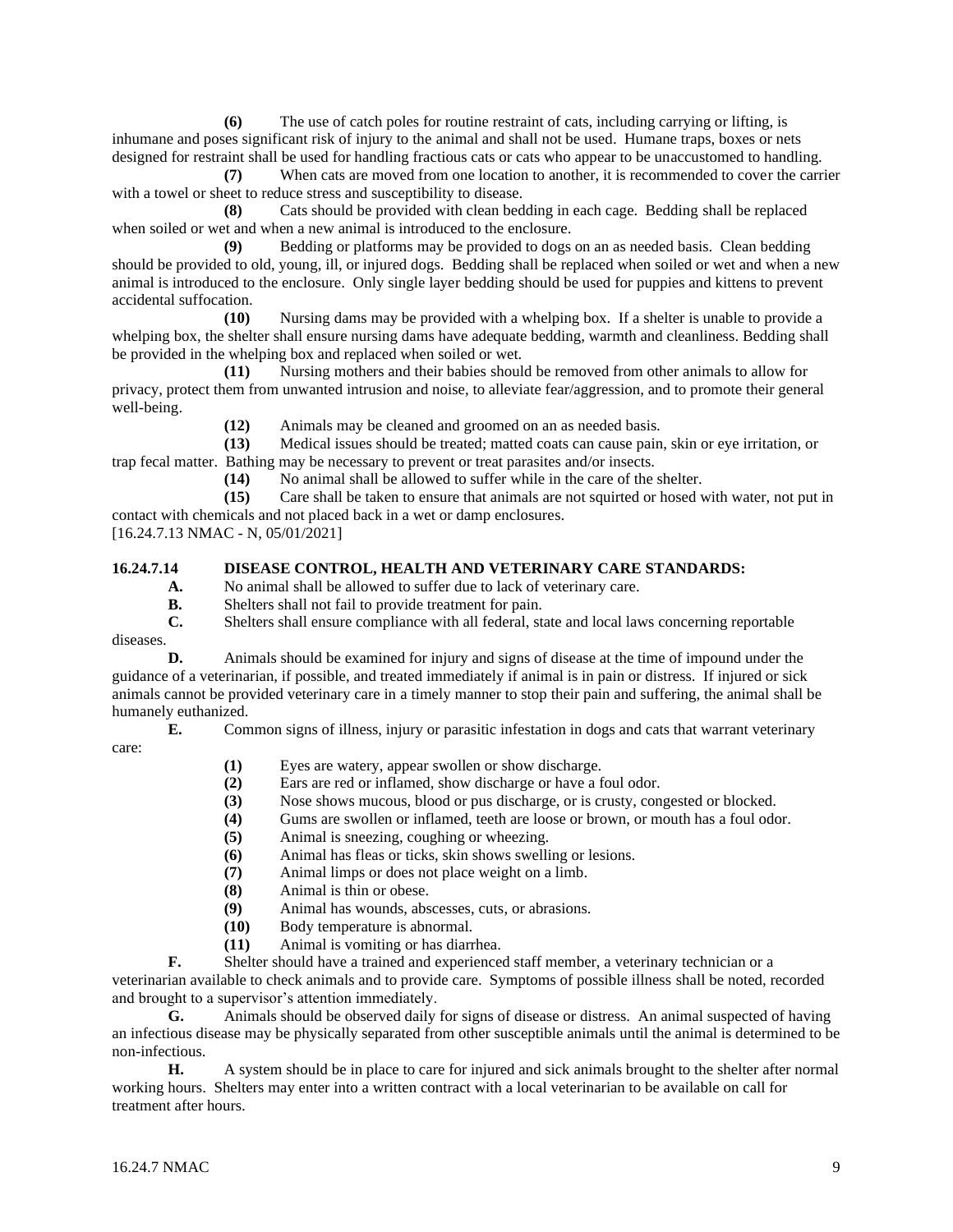**I.** Animals with obvious signs of serious disease, injury or distress that cannot be addressed, as well as aggressive animals, shall be humanely euthanized.

**J.** For humane reasons, it may be necessary to euthanize an animal despite the holding time requirements not having been met. An animal shall not be allowed to suffer while in the shelter's care.

**K.** Dogs and cats may be dipped or sprayed, top spotted or given oral treatment for fleas, ticks or internal parasites, as necessary. Methods shall be used according to the season, region of state and according to manufacturer's instructions concerning treatment strengths depending on size, age or health of animal. [16.24.7.14 NMAC - N, 05/01/2021]

# **16.24.7.15 VACCINATIONS STANDARDS:**

**A.** All dogs and cats should be vaccinated upon initial impound. A veterinarian or trained staff member may administer the following core vaccines:

**(1)** Dogs:

**(a)** DA2PP or DHPP vaccine to provide protection against distemper, adenovirus-2, parvovirus, parainfluenza. Adult dogs may be vaccinated upon intake. Puppies may be vaccinated starting at 4-6 weeks of age and re-vaccinated every 2-4 weeks until 16-18 weeks of age.

**(b)** Bordetella bronchiseptica vaccine to protect against kennel cough for puppies and adult dogs.

**(2)** Cats: FVRCP vaccine to provide protection against feline herpesvirus, feline viral rhinotracheitis, feline calicivirus, and feline panleukopenia. Adult cats may be vaccinated once upon intake. Kittens may be vaccinated starting at 4-6 weeks of age and re-vaccinated every 2-4 weeks until 18 weeks of age. A modified live vaccine is recommended.

**B.** All animals shall be considered unvaccinated unless a documented medical record exists. Special consideration shall be given to animals with medical conditions, pregnant animals and animals less than 4 weeks old.

**C.** Core vaccines should be administered at the time of intake for optimum disease control.

**D.** Rabies vaccinations may be given at the time of adoption or by the adopter's veterinarian depending on local municipal or county ordinance.

**E.** Rabies vaccinations shall be administered pursuant to Section 77-1-3 NMSA 1978. [16.24.7.15 NMAC - N, 05/01/2021]

## **16.24.7.16 RECORD KEEPING STANDARDS:**

**A.** Records shall be kept for each animal impounded, for each animal accepted as an ownersurrender, for each animal brought to the shelter by a member of the public as a stray, and for each animal that is otherwise acquired.

**B.** Records shall include:

**(1)** Date of acquisition and manner of acquisition: animal control officer, public intake,

owner surrender etc.

**(2)** Description and identifying characteristics including: species, breed, color, age, weight, gender, and any background information.

**(3)** Tag and/or microchip information.

**(4)** Reason for impoundment or relinquishment.

- **(5)** Veterinary care.
- **(6)** Disposition of the animal.

**(7)** Date of redemption of adoption, transfer of ownership or euthanasia.

**(8)** Name, address and telephone number of receiving person or entity.

**C.** Statistics should include monthly intake and outcomes by type for each species.

**D.** Collars, tags or other potential identification should be kept on the animal or in the animal's file during the impound time.

**E.** Each animal shall be identifiable by use of cage/run cards and/or identifying collars.

**F.** Photographs should be taken of each animal, maintained with the animal's records and posted on its cage to minimize the possibility of a mistaken euthanasia.

**G.** Shelters shall maintain records for a minimum of two years from the date of an animal's final disposition.

[16.24.7.16 NMAC - N, 05/01/2021]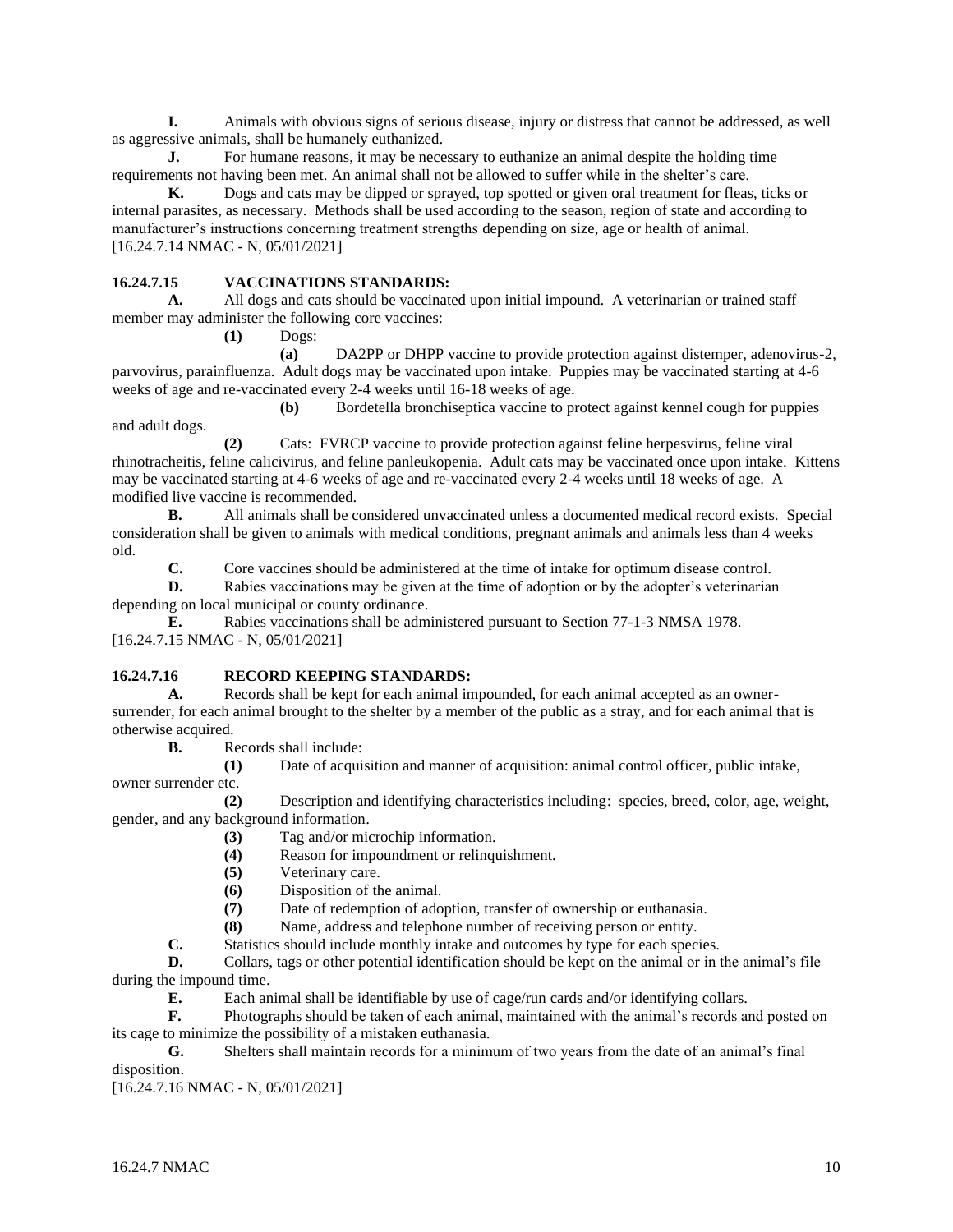# **16.24.7.17 COMMUNITY ACCESS AND SERVICE STANDARDS:**

A. Shelters should be accessible to the public seeking to reclaim their animal or adopt an animal.

**(1)** Hours open to the public shall be clearly marked on the facility.

**(2)** The shelter's telephone number and address shall be listed in local telephone directories.

**(3)** The shelter should have internet presence with all pertinent information as well as listings of lost or found animals and animals available for adoption.

**(4)** Shelters should be open to the public at least one weekend day or two days until 6:00

**B.** Shelters may have provisions for animals dropped off after hours. Care shall be taken so that animals are protected from injury, theft and the elements. Unattended drop boxes are not recommended. Provisions should be made for after hours entry, impoundment and treatment procedures for animal control officers to follow. Sick or injured animals shall be attended to by trained personnel immediately due to potential for unalleviated suffering of the animal as well as liability to the shelter.

**C.** When an animal has visible identification or a microchip upon impound, shelter personnel shall make every attempt to contact the owner. Each animal shall be scanned for a microchip and the number entered into the animal's record. If the owner surrenders a microchipped animal, the shelter shall determine if the surrendering owner matches the name on the microchip to ensure the animal is not stolen. In the case of stray animals, the shelter shall promptly attempt to contact the owner to whom the microchip is registered by telephone. In the event no contact can be made via telephone, then the shelter may send a letter to the address listed on the microchip registration. Attempts to trace microchip information and contact attempts with the registered owner shall be documented.

**D.** In addition to being scanned at intake, animals shall be re-scanned prior to final disposition. If the final disposition is by euthanasia, scanning shall be done pursuant to Board of Veterinary Medicine rule 16.24.3.8 B Duties of Licensee and Certificate Holders.

**E.** Shelters shall refer to local, municipal or county ordinance which address the minimum stray holding time. Stray animals without identification should be held long enough to give owner sufficient time to reclaim the animal. Stray animals with identification i.e. tag, tattoo, and/or microchip should be held long enough to allow the shelter sufficient time for notification and owner reclaim.

**F.** Animals in law enforcement protective custody shall be in locked areas with appropriate signage that meet standards and are inaccessible to the public. Depending on the case type, owner may be allowed to visit the animal or animals.

[16.24.7.17 NMAC - N, 05/01/2021]

p.m.

## **16.24.7.18 SHELTER PERSONNEL STANDARDS:**

**A.** The shelter shall maintain compliance with federal and state occupational safety regulations for chemical, biological and physical hazards in the workplace.

**B.** All shelter personnel should be trained in all aspects of their responsibilities. Training topics may be, at minimum:

- **(1)** Animal health and disease control.
- **(2)** Humane care and treatment of animals.
- **(3)** Control of animals in an animal shelter.
- **(4)** Transportation of animals.
- **(5)** Disease recognition.
- **(6)** Animal breed identification and behavior.
- **(7)** Pre-adoption evaluation and temperament testing.
- **(8)** Adoption policies and procedures.
- **(9)** Handling, capture and restraint techniques.
- **(10)** Personnel safety and use of equipment.
- **(11)** Euthanasia.
- **(12)** Compassion fatigue and self-care.

**C.** Shelter personnel should be provided with a comprehensive standard operating procedures (SOP) manual. The SOP should outline all shelter policies and procedures and the duties for each position.

**D.** Shelter personnel shall adhere to New Mexico's anti-cruelty law at all times. See 30-18-1 *et seq.* NMSA 1978.

**E.** Protective gear and appropriate animal handling equipment shall be readily available to personnel.